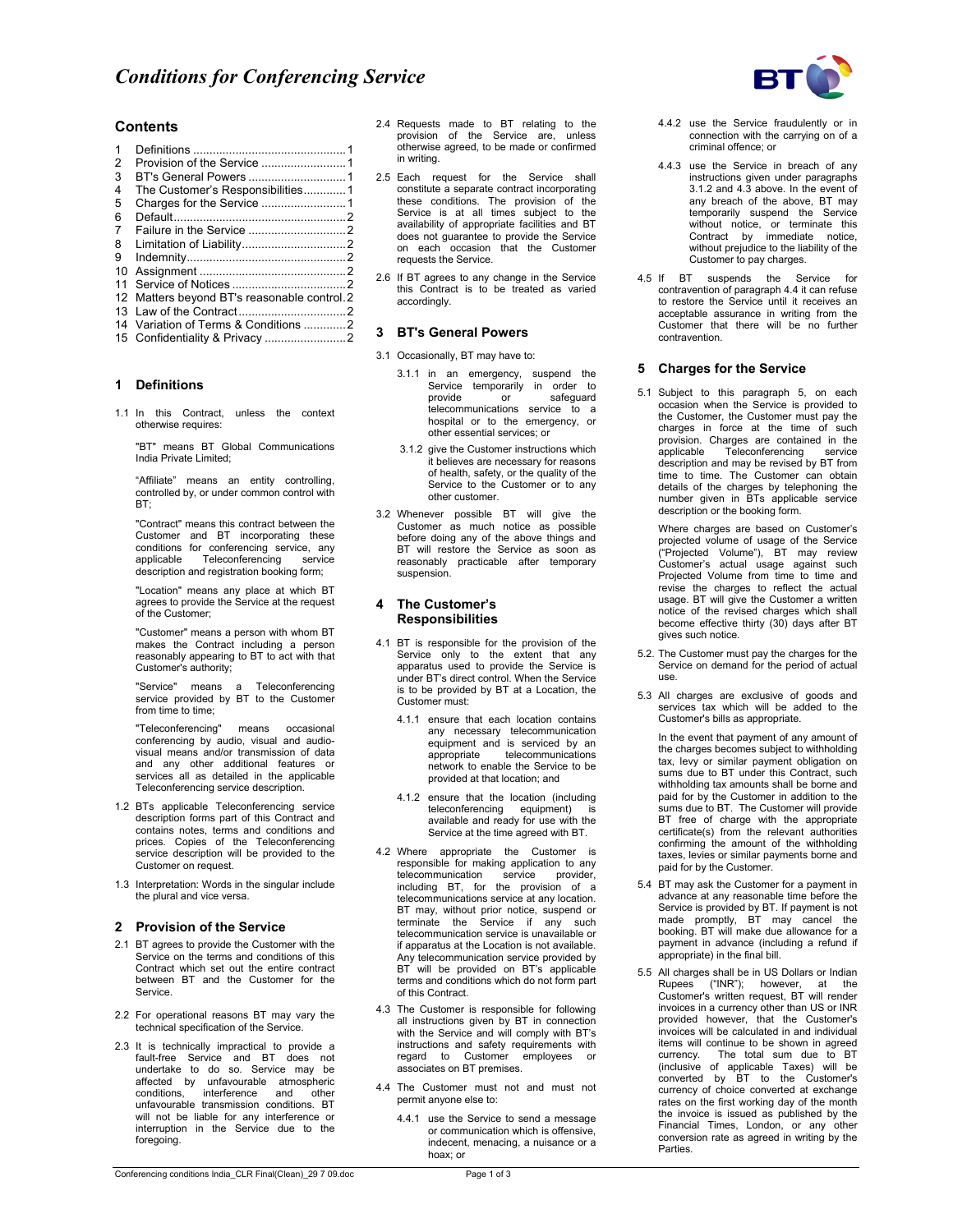

## **6 Default**

- 6.1 If the Customer:
	- 6.1.1 does not pay any charge payable under this Contract within 28 days of its falling due;
	- 6.1.2 is subject of a bankruptcy order, or becomes insolvent, or makes any arrangement or composition with or assignment for the benefit of the Customer's creditors; or if any of the Customer's assets are the subject of any form of seizure; or goes into liquidation, either voluntary (otherwise than for reconstruction or amalgamation), or compulsory; or if a receiver or administrator is appointed over the Customer's assets; or
	- 6.1.3 is in breach of this Contract and fails to remedy the breach within fifteen (15) days from the date of written notice to do so,

BT may (without prejudice to any other right or remedy) terminate the Contract or summarily suspend or terminate the Service or decline to provide the Service which it previously agreed to provide.

- 6.2 If BT suspends the Service or terminates the Contract or the Service the Customer continues to be liable to pay all charges which are due for the Service.
- 6.3 In any event, the Customer continues to be liable to pay all charges which are due for the Service during any period in which the Customer does not comply with this Contract.
- 6.4 If BT delays in acting upon a breach of contract by the Customer that delay will not be regarded as a waiver of that breach. If BT waives a breach of contract by the Customer, that waiver is limited to the particular breach.

#### **7 Failure in the Service**

- 7.1 Subject to paragraph 8, if Teleconferencing or any additional feature or service does not take place or is delayed, interrupted or prematurely terminated, BT may at BT's option:
	- 7.1.1 extend the Service for a period equivalent to the time lost, subject to availability;
	- 7.1.2 provide the Service at an alternative mutually acceptable time and date; or
	- 7.1.3 reduce its charges for the Service by an amount proportionate to the time lost or the cost of the additional feature or service which has not been provided in whole or in part.
- 7.2 Any extension, re-provision of the Service or a reduction in charges will be in full satisfaction of BTs liability for failure to provide all or any part of the Service. BT is not liable for any failure in the Service due to any matter beyond BTs reasonable control, including failure by the Customer to fulfil any of its obligations under this Contract, or for any act performed in accordance with the Customer's instructions at the Customer's request.

#### **8 Limitation of Liability**

8.1 BT accepts liability for errors or omissions in the Service and its own negligence to the extent stated in paragraph 7 and this paragraph 8 but not otherwise. Except where expressly contained in these

conditions or where liability is non excludable at law, BT has no obligation, duty or liability in contract, tort (including negligence) or otherwise to the Customer.

- 8.2 Subject to the provisions of paragraph 7, BTs liability in contract, tort (including negligence) or otherwise for errors or omissions in any part of the Service, which may arise from any failure by BT to exercise the reasonable skill and care of a competent telecommunications service provider, will be limited to the provision of services of the same nature as those originally provided in order to correct such errors or omissions, provided BT is notified of the errors or omissions within three (3) months following completion of such part of the Service.
- 8.3 BT does not exclude or restrict liability for death or personal injury resulting from its own negligence.
- 8.4 BTs liability in contract, tort (including negligence) or otherwise in connection with this Contract will be limited to the sum of fees paid by Customer to BT during the preceding twelve (12) month period of the term of this Contract for any one incident. In any event, BT's maximum aggregate liability for its own acts and/or omissions shall not exceed USD 1 million for all events in any period of twelve (12) months.
- 8.5 BT will not be liable in contract, tort (including negligence) or otherwise for loss (whether direct or indirect) of revenue, opportunity, profits, business, goodwill, wasted expenditure, contracts or anticipated savings or for loss due to business interruption or data or destruction of data or for direct loss from expenditure of time by managers and employees or for any indirect or consequential loss whatever.
- 8.6 In any event, and without prejudice to any provision or any other contract which may exist between BT and the Customer for the provision of any service, BT is not liable in respect of or in connection with any network over which Teleconferencing takes place, including but not limited to its other networks or any associated network.
- 8.7 BT is not liable in contract, tort, including negligence or otherwise for the acts or omissions of any other providers of telecommunication service wherever located, or of any provider of any other service in connection with service, or faults in or failures of equipment.
- 8.8 Each provision of this paragraph 8 operates separately in itself and survives independently of the others.

### **9 Indemnity**

The Customer will indemnify BT against any actions, proceedings, claims or demands in any way connected with the Service brought or threatened against BT by a third party which are caused by, or arise from, any act of BT carried out pursuant to the instructions of the .<br>Customer.

#### **10 Assignment**

Neither the Customer nor BT may assign or transfer any of their rights or obligations under this Contract without the written consent of the other, save that BT may assign or transfer its rights or obligations to an Affiliate without consent.

## **11 Service of Notices**

A notice given under this Contract, except under paragraph 3 (including a bill sent to the Customer) must be in writing and may be delivered by hand or sent by telex, facsimile or prepaid post to the addressee at the following addresses. All notices sent by facsimile will be deemed to have been received when transmitted provided that the sender of the facsimile transmission shall have received a transmission report indicating that all pages of the facsimile were successfully transmitted to the correct facsimile number.

- (a) To BT: the address, facsimile or telex number shown in BT's applicable booking form:
- (b) To the Customer: the address to which the Customer asks BT to send bills, the address of the Customer's premises, or if the Customer is a company, its registered office.

## **12 Matters beyond BT's reasonable control**

 If BT cannot perform any obligation under this Contract because of a matter beyond its reasonable control such as lightning, flood, exceptionally severe weather, fire, explosion, civil disorder, wars, industrial disputes (whether or not involving BT's employees), acts of local or central government or other competent authorities, BT will have no liability to the Customer.

### **13 Law of the Contract**

 This Contract is to be governed by the laws of India and is subject to the non-exclusive jurisdiction of the Delhi courts.

## **14 Variation of Terms & Conditions**

- 14.1 No variation of these conditions will have effect unless agreed in writing by BT and the Customer. These conditions will not be replaced by any additional conditions proposed by the Customer.
- 14.2 No employee of BT has authority to make any warranty, statement or promise concerning the Service except in writing by a duly authorised officer.
- 14.3 Except where the Customer relies on BT's written advice, it is the Customer's responsibility to satisfy itself as to the suitability of the Service for its needs.
- 14.4 BT may make alterations to the specification of the Service which do not affect the Service's performance.

# **15 Confidentiality & Privacy**

- 15.1 The parties will keep in confidence and secure from unauthorised disclosure any information (whether written or oral) of a confidential nature (including software and manuals) obtained under this Contract ("Confidential Information").
- 15.2 Paragraph 15.1 will not apply to:
- (a) any information which has been published other than through a breach of this Contract;
- (b) information lawfully in the possession of the other party before the disclosure under this Contract took place;
- (c) information obtained from a third party which is free to disclose it; and